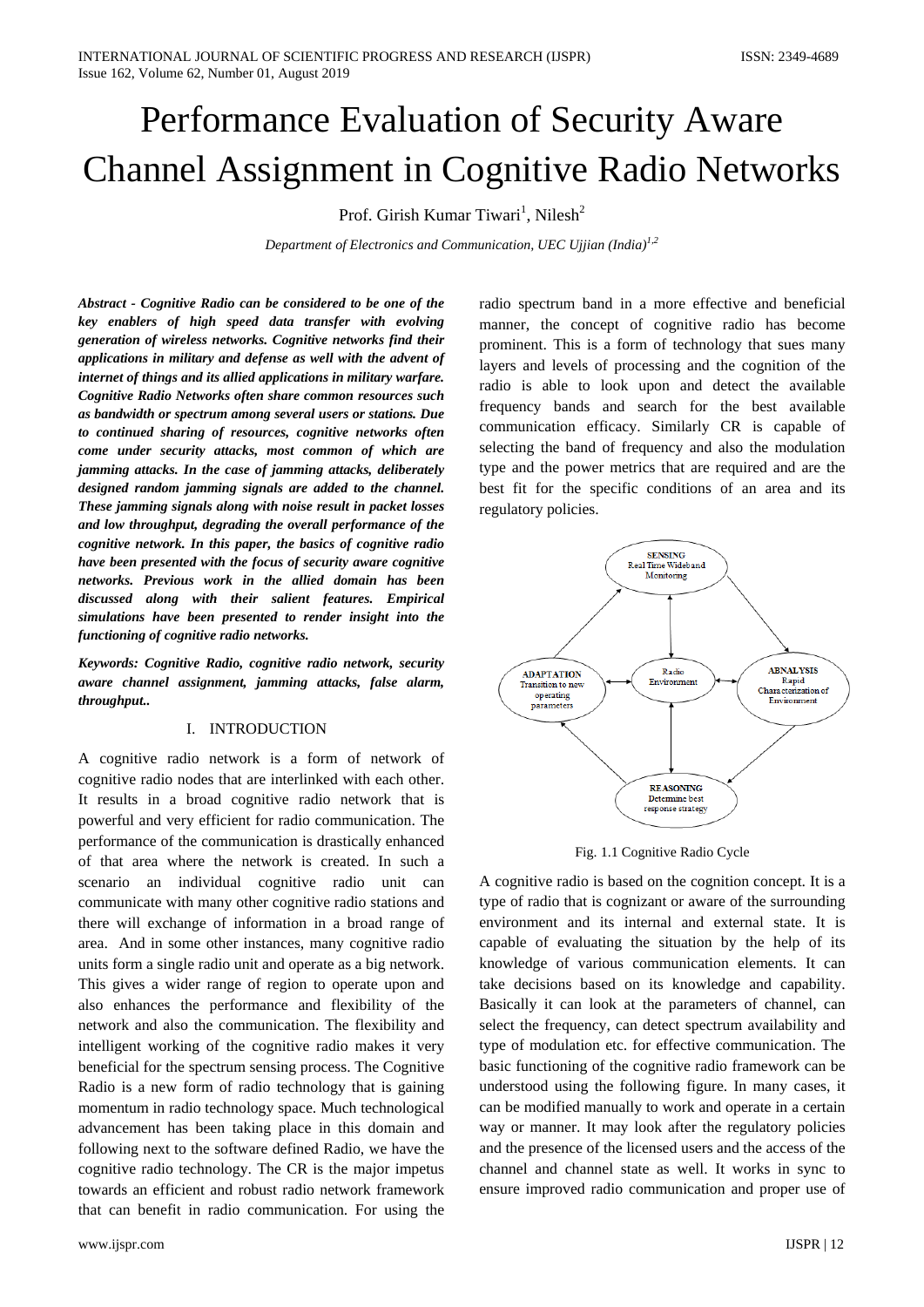the channel bandwidth available. It is also inter-related closely to software defined radio.

### II. SECURITY AWARE CHANNEL ASSIGNMENT

The cognitive radio framework tries in leveraging the channel state information for the utilization of resources such as bandwidth and energy. The major challenge with cognitive systems comprising of cognitive networks is the fact that finding the channel state information with high accuracy is often extremely complex in nature. The random nature of the medium or channel makes is extremely difficult to assess the true nature of the channel which is often time variant in nature. Security aware channel assignment means the assignment of frequencies to users which have lesser chances of security attacks. The major challenges in security aware channel assignment are:

The major problem that security aware cognitive channels face is the low throughput performance due to lost or corrupt data packets. This primarily happens due to:

- 1) Wireless nature of network
- 2) Frequent sharing of spectrum by users
- 3) Addition of noise in channel degradation
- 4) Achieving high throughput and security at the same time

However, the need for spectrum sensing for security aware system s lie in the fact that:

- 1) Cognitive radio networks are prone to attacks because of wireless nature of the channel
- 2) Jamming attacks are the most common form of attacks in cognitive networks, since it is not easy to break high complexity encryption in timecritical situations.
- 3) Security aware networks can detect possible jamming attacks which can help in decoding data at receiving end with higher accuracy and high throughput.

The spectrum is the most vital resource for increasingly large networks. As already a huge portion of the primary spectrum has been already reserved and assigned, it becomes an uphill task to find spectrum frequency bands for new services.

Also there are regulations on the use of spectrum and its access by licensed users and unlicensed users cannot access them. For using the radio spectrum band in a more effective and beneficial manner, the concept of cognitive radio has become prominent. This is a form of technology that sues many layers and levels of processing and the cognition of the radio is able to look upon and detect the available frequency bands and search for the best available

communication efficacy. Thus sensing the spectrum is critically important for the CRN. The graphical illustration for the aforesaid concept is shown in the diagram below.



Fig. 2.1 Energy Detection

## III. RELATED WORK

This section presents the previous approaches adopted for channel assignment for cognitive radio networks along with their salient features.

In the year 2018, Lei Xu et al. in [1] Proposed a cognitive network structure that was aware of the attacks possibly made by adversaries. It was a (non-orthogonal multiple access) NOMA based cognitive network architecture. The major challenge as shown by the authors in the work was that cognitive systems comprising is the fact that finding the channel state information with high accuracy is often extremely complex in nature. The random nature of the medium or channel makes is extremely difficult to assess the true nature of the channel which is often time variant in nature. Here the performance metrics were the throughput and the BER of the system.

In the year 2018, Syed Hashim Raza et al. in [2] Simulated the cognitive network based on security metrics using network simulator (NS-2) module design, The packet delay, frame transfer rate and the throughput were analyzed. It was shown that additional overhead was indeed needed in case of jamming attacks. This happens due to the missing data packets. The energy spectrum sensing technique was cited as a possible successor to the proposed technique.

In the year 2017, Haythem Bany et al. in [3] proposed a time critical approach based network. This network was cognitive in nature thereby sensing the channel and utilizing the channel state information (CSI). The applications of the proposed system could be found in Internet of Things (IoT) based applications. The authors proposed that security aware cognitive networks are those cognitive networks which rely on the channel state information (CSI) for the detection of jamming attacks by possible adversaries. The channel state information is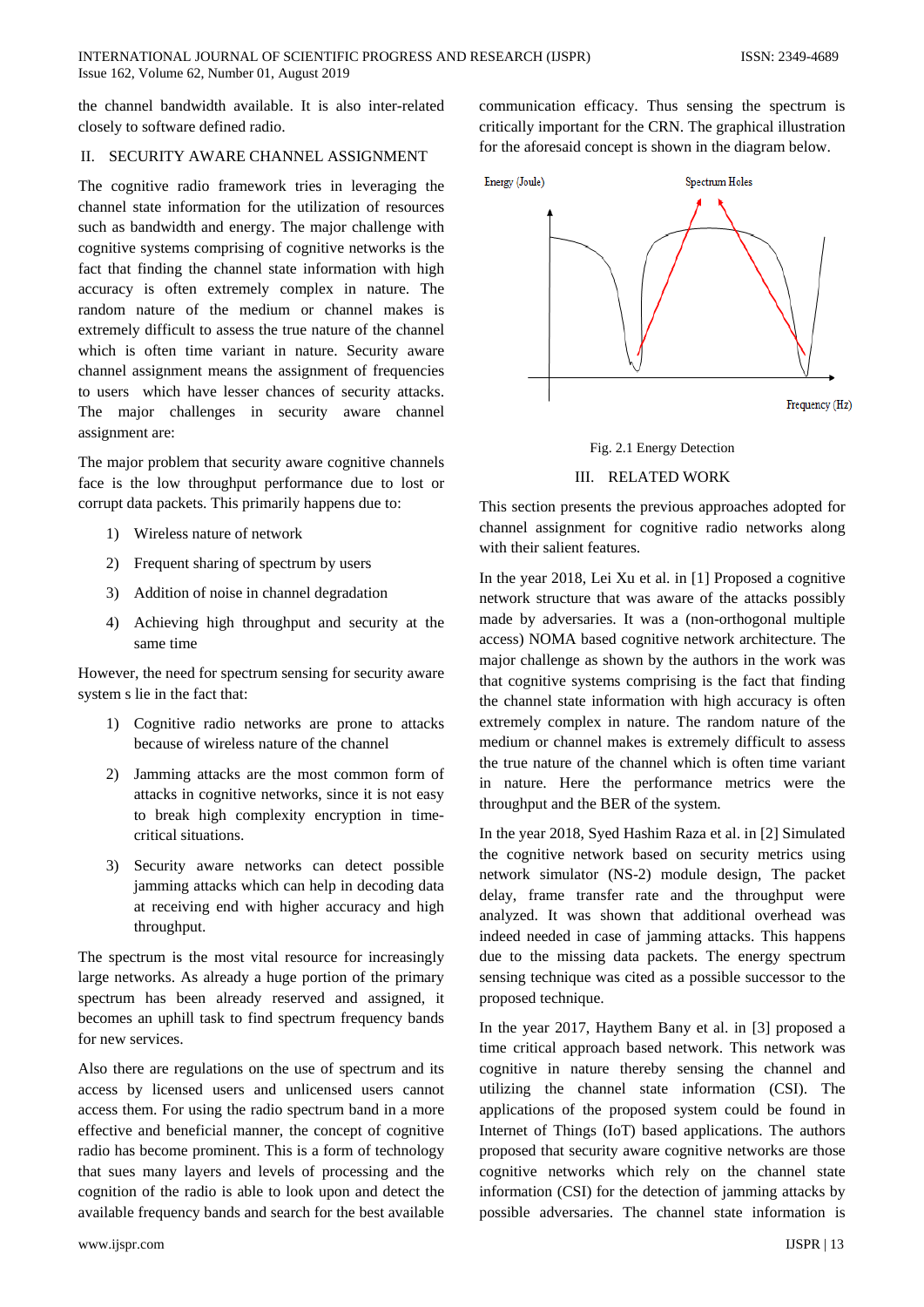typically the frequency response of the channel. Based on the channel state information, the jamming activity can be categorized into 3 groups i.e. low jamming activity, moderate jamming activity and high jamming activity.

In the year 2017, K. J. Prasanna et al. in [4] proposed a reliable and secure architecture for routing in cognitive networks. The approach used the channel state information or the frequency response of the channel to detect possibly malicious activity. The routes were dynamically adjusted based on the condition of the network. The main objective of the proposed work was to mitigate the effects of jamming and eavesdropping attacks by possible adversaries. This can be done by sensing the channel which is wireless in nature often termed as radio.

In the year 2016, Keke Gai et al. in [5] the authors used the cloud platform to implement their approach. The use of big data analytics was also used for a mass storage system that was using the concept of cognitive networks and hence was security aware in nature. The major challenge in this approach was to limit the data usage due to the enormous data size based on cloud and the big data frameworks. The throughput of the system was the governing factor.

In the year 2016, Ju Ren et al. in [6] proposed techniques based on collaborative resource sharing in cognitive networks. This technique is used for the energy detection mechanism and senses the energy of the channel at any given point of time. The hypothesis that governs this technique is the fact that jamming or attacks would definitely or invariably alter the spectral properties of the cognitive network. This would in turn make the attack or the eavesdropping perceptible.

In the year 2016, Rajesh K. Sharma et al. in [7] presented a survey on the measures of security threats for cognitive networks as cognitive networks are prone to attacks as their functioning was governed by the channel state information. This can be done by sensing the channel which is wireless in nature often termed as radio. The distinction between the channel or radio being affected by attacks or not is to be decided based on the channel state information. This in turn needs the use of some effective detection mechanism.

In the year 2015, Maged Elkashlan et al. in [8] proposed a technique to assure the security of cognitive networks. It was shown that the more the average deviation from the standard channel state energy, the more were the chances of attacks. Security aware cognitive networks are those cognitive networks which rely on the channel state information (CSI) for the detection of jamming attacks by possible adversaries. The idea was a more general and holistic development of a security mechanism.

In the year 2014, Erol Gelenbe et al. in [9] proposed a software defined self aware cognitive network wherein the concept of software defined radio was proposed for the security enhancement of cognitive systems. Leveraging the pre-defined values of the channel state enabled the detection of attacks.

In the year 2014, Mahmoud Khasawneh et al. in [10] presented a survey on the security of cognitive networks. Different channel sensing techniques such as energy sensing, cyclo0-sttionarity sensing, matched filter sensing and wavelet sensing were surveyed. The effect of noise on false alarm was also discussed. It was shown that such noise effects may lead to a false interpretation that there is jamming noise being injected in the signal spectrum and it is the act of eavesdropping by the adversary.

## IV. PROPOSED METHODOLOGY

The sensing mechanism can be mathematically described as:

$$
E_{sensed} = x(f) \tag{1}
$$

Here,

 $E_{sensed}$  is the sensed energy

x(f) is the frequency dependent energy variation of the signal

However, the situation becomes challenging if there is addition of noise in the channel resulting in higher energy in the spectrum holes thereby leading to false detection of holes or even non-detection of holes. This is termed as false alarm. The false alarm is computed in terms of a probability. The dependent variable is a function of energy threshold chosen for detection of false alarm. The false alarm probability is given by:

$$
Prob(FA) = Prob\left(\frac{H}{N.H}\right) + Prob(\frac{N.H}{H})\tag{2}
$$

Here,

Prob denotes probability

FA denotes false alarm

H denotes spectrum hole

N.H. denotes spectrum non-hole

The probability of false alarm is critically affected by noise effects. The threshold detected for noise can be instrumental in the false alarm rate. [5] The challenge associated with avoiding false alarm rate can be somewhat circumvented using other spectrum hole detection techniques such as cyclostationarity detection in which the channel is sensed with respect to repeated or reflected data.[7]. Alternative detection techniques can prove to sense the channel more accurately in case energy detection fails. [9]. The noise added false alarm is given by: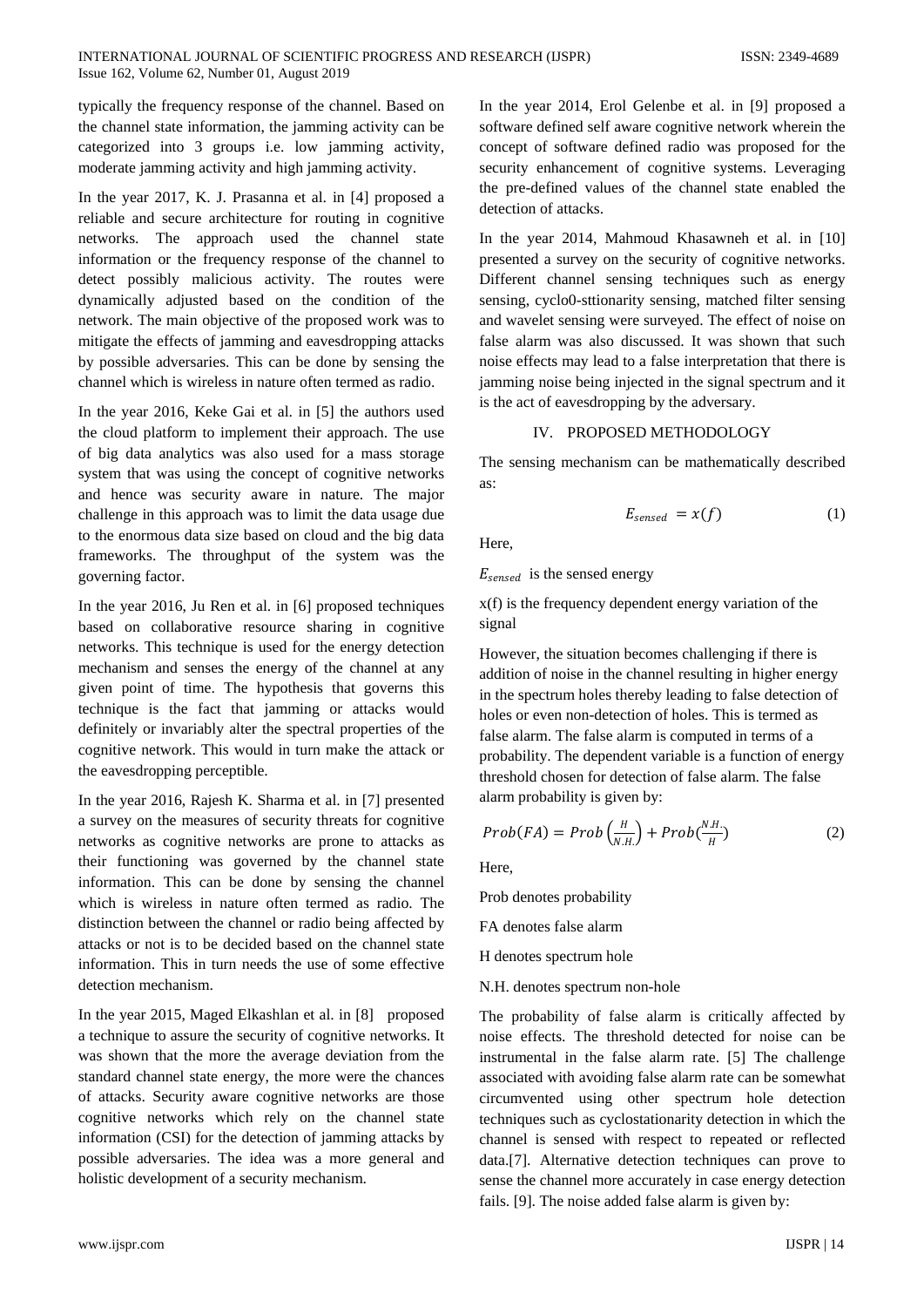INTERNATIONAL JOURNAL OF SCIENTIFIC PROGRESS AND RESEARCH (IJSPR) ISSN: 2349-4689 Issue 162, Volume 62, Number 01, August 2019

$$
Prob(FA/N) = Prob\left(\frac{H/N}{N.H.}\right) + Prob(\frac{N.H.N}{H})
$$
 (3)

Here,

Prob denotes probability

N denotes noise

FA/N denotes false alarm when noise addition occurs

H/N denotes spectrum hole when noise addition occurs

N.H./N denotes spectrum non-hole when noise addition occurs

#### V. SIMULATION RESULTS

The simulations presented depict the transmitted signal, addition of noise in channel and the effect of energy threshold on the probability of false alarms. The following graphs depict the simulation results of the proposed system. The simulations are carried out on MATLAB.



Fig. 5.2 Received Signal after addition of noise



Fig.5.3 Practical Probability of False Alarm



Fig.5.4 Probability of False Alarm w.r.t. theoretical threshold



Fig.5.5 Comparative Theoretical and Practical False Alarms

#### VI. CONCLUSION

It can be concluded from the previous discussions that security awareness in channel assignment is a critical aspect for cognitive networks catering to defense and military applications or situations which deal with confidential and classified data. Various approaches pertaining to security in cognitive networks have been presented with their salient features. The probability of false alarm has also been investigated for ideal and practical channel conditions.

#### **REFERENCES**

- [1] Lei Xu , Arumugam Nallanathan ,Xiaofei Pan, Jian Yang ,Wenhe Liao, "Security-Aware Resource Allocation With Delay Constraint for NOMA-Based Cognitive Radio Network", IEEE 2018
- [2] Syed Hashim Raza Bukhari ,Sajid Siraj,Mubashir Husain Rehmani," NS-2 based simulation framework for cognitive radio sensor networks", SPRINGER 2018
- [3] Haythem Bany Salameh ,Sufyan Almajali ,Moussa Ayyash ,Hany Elgala, "Security-aware channel assignment in IoTbased cognitive radio networks for time-critical applications", IEEE 2017